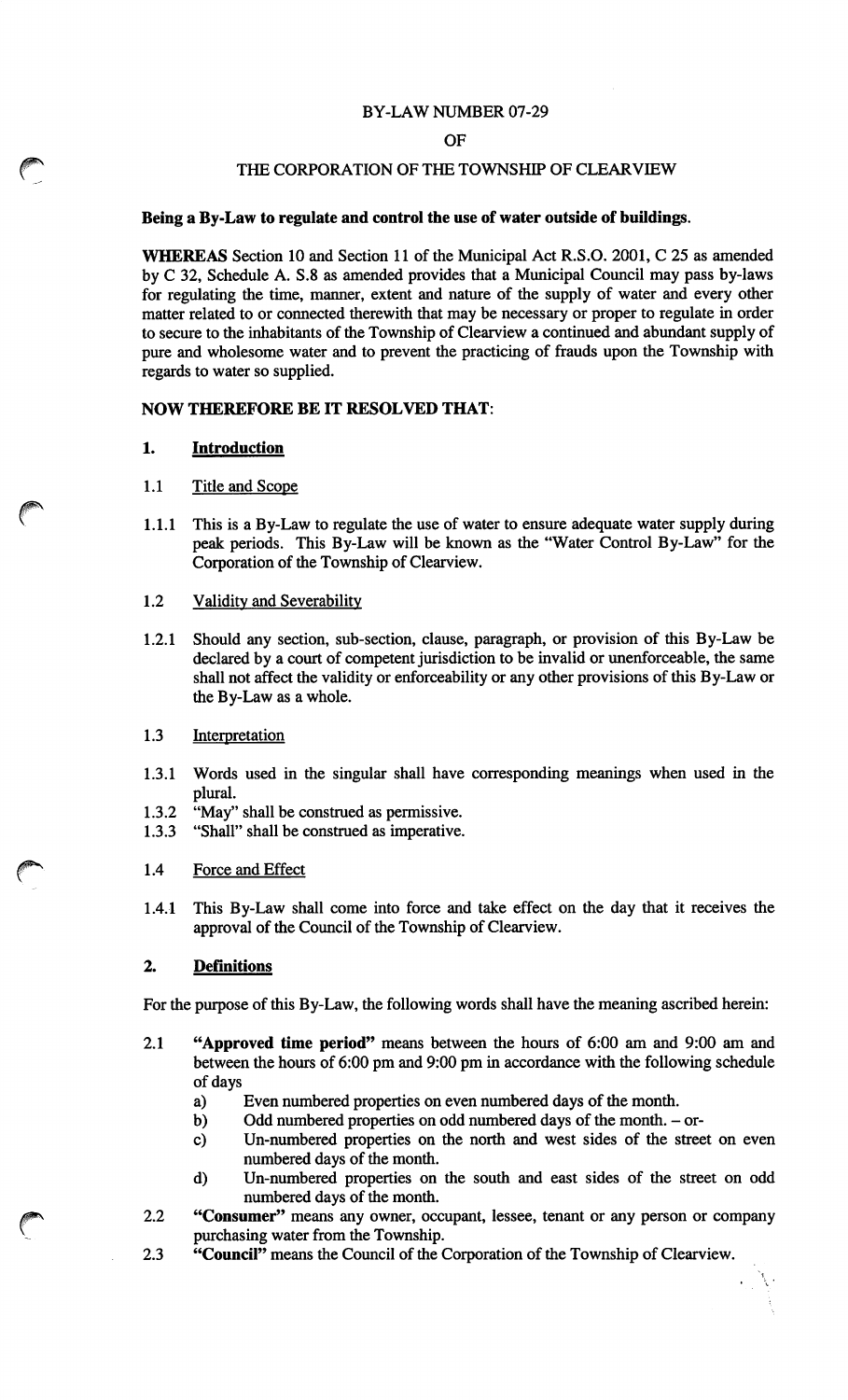- *2.4 "Critical Water Period"* means any period of time during which the Director of Public Works or his/her designee is of the opinion that the level of available water is not at a sufficient level to maintain domestic, commercial and firefighting requirements.
- 2.5 *"Director of Public Works"* means the person designated by the Township as such or his/her designee.
- 2.6 *"Garden"* means a piece of ground for the growing of fruits, flowers and/or vegetables.
- 2.7 *"Owner"* includes: an assessed owner, tenant, occupant or any person having an interest, whether equitable or legal, in the land.
- 2.8 *"Person"* means any human being, association, firm, partnership, private club, incorporated company, corporation, agent or trustee and the heirs, executors, or other legal representatives of a person to who the context can apply according to the By-Law.
- 2.9 *"Vehicle"* means a motor vehicle or vehicle as defined under the Highway Traffic Act and includes a boat or other vessel.

# 3. Offences

- 3.1 During the period from June 1 until August 31 of any year, no consumer shall use or allow any other person to use their supply for watering a lawn or garden or washing a vehicle, except during an approved time period.
- 3.2 No consumer shall use, or allow any other person to use more than one tap at any one time for the purpose of watering a lawn or garden and/or for the washing of a vehicle.
- 3.3 No consumer shall use, or allow any other person to use their water supply for the watering of a lawn or garden at the same time as the washing of a vehicle.
- 3.4 No consumer shall use or allow any other person to use their water supply outside a building or inside a building for the purpose of washing a vehicle during a Critical Water Period.
- 3.5 No consumer shall use or allow any other person to use their water supply for the purpose of watering a lawn or garden during a Critical Water Period.

# *4. Administration, Enforcement and Inspection:*

- 4.1 This By-Law shall be administered by the Director of Public Works of the Township or such other person or persons as Council may, by By-Law, appoint and all such persons shall be considered inspector under the terms of the By-Law.
- 4.2 This By-Law shall be enforced by the Director of Public Works, his/her designee and Municipal Law Enforcement Officer(s) or such other person or persons as the Council may by By-Law appoint and all such persons shall be considered inspector under this By-Law.
- 4.3 An inspector under this By-Law
- 4.3.1 Has the power to enter upon and examine any yards or buildings, other than a dwelling, a any reasonable time or times; and
- 4.3.2 May be accompanied by such other persons or persons, as they deem necessary to properly carry out their duties under this By-Law.

# *5. Penalty*

- 5.1 Every person who:
	- a) hinders, disturbs or obstructs any Inspector in carrying out their duties under this By-Law, or:
	- b) Contravenes any provision of this By-Law

is guilty of an offence and, upon conviction, is subject to a penalty as provided under the Provincial Offences Act.

5.2 Schedule 'A' to this By-Law sets out set fines for Offences Section 3.1 to 3.5 and Section 5.1.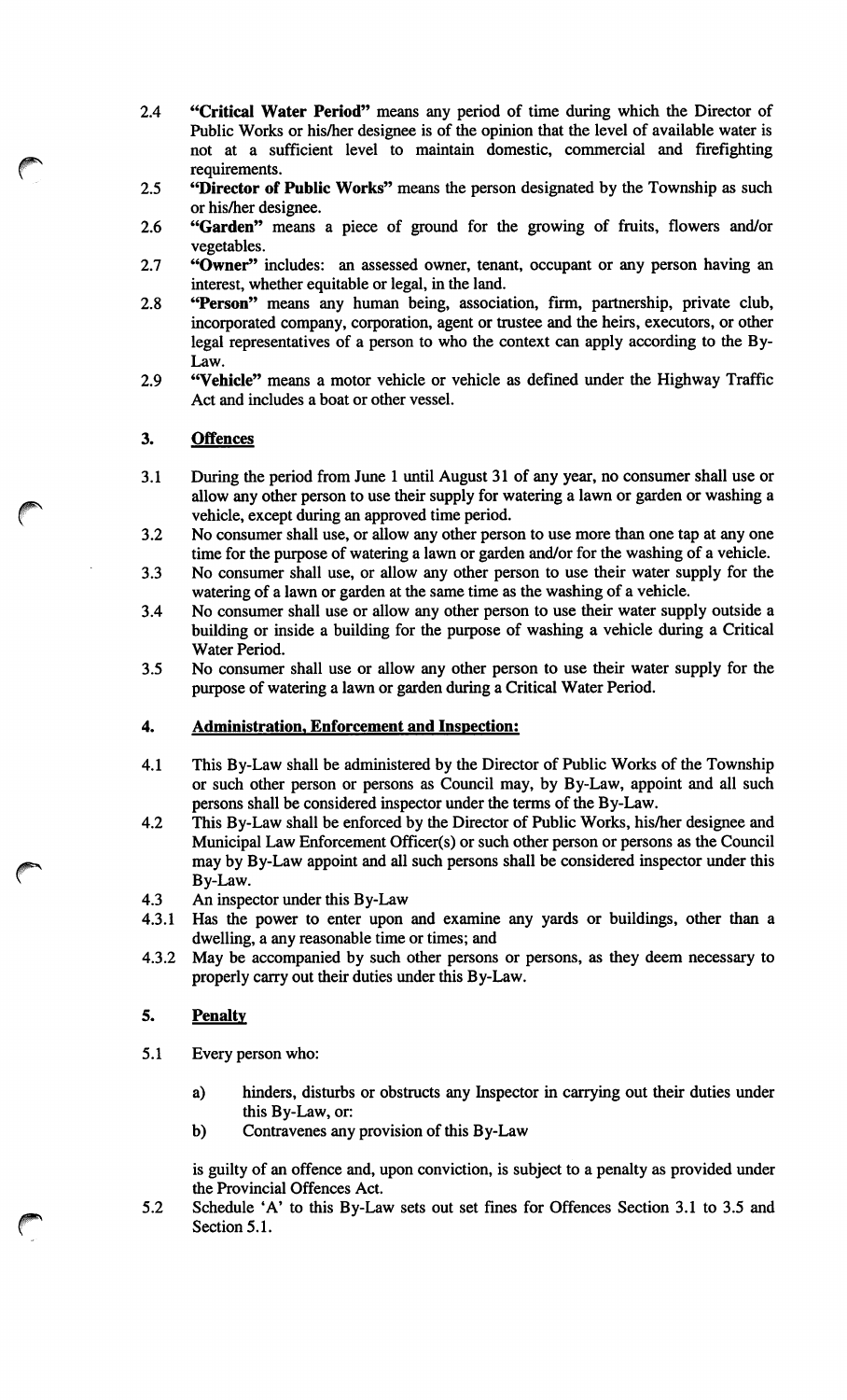# *6. Continuing Offence*

*6.1 Eachday that a situation as described in Sections 3.1 to 3.4 ofthis By-Law is allowed to continue shall constitute a separate offence under this By-Law and any Judge or Justice of the Peace adjudicating on such matter may assess a separate find for each and every day that such situation has been allowed to continue.*

# *7. Corporations*

- *7.1 Every person and an officer director, employee or agent of a corporation charged with committing an offence under this By-Law is a party to the offence who:*
	- *a) actually commits it; or*
	- *b) Does or omits to do anything for the purposes of aiding any person to commit it, or*
	- *c) Abets any person in committing it. Where two or more persons form an intention in common to carry out an unlawful purpose, and to assist each other therein, each of those who knew or ought to have known that the commission of an offence under this By-Law would be probable consequence of carrying out the common purpose is a party to the offence.*

# *8. Exemptions*

- *8.1 Section 3.1, as it relates to watering of lawns does not apply to a consumer who has applied to the Director of Public Works or his/her designee and has received an approval to waive the effect of this By-Law as it relates to watering of lawns in the event ofa newly sodded lawn or newly seeded lawn.*
- *8.2 An approval to waive the effect ofthis By-Law shall apply for a maximum of one (1) week.*
- *8.3 Sections 3.1 to 3.4 do not apply to a business engaged in washing vehicles for a fee where such business is located in accordance with the Zoning By-Laws.*

# *9. Critical Water Periods:*

- *9.1 A Critical Water Period may be applied to all or any part of the Township at the*  $d$ iscretion of the Director of Public Works.
- *9.2 Before coming into effect, a Critical Water Period shall be announced by*
	- *a) publication in a local newspaper, -or-*
	- *b*) delivery of notice to the consumers affected.
- *9.3 At any time there is a Critical Water Period, the Director of Public Works or his/her designee may prohibit the use ofwater outside a building or inside a building for the purpose ofwashing a vehicle.*
- *9.4 No consumer shall use or allow any other person to use their water supply for the purpose ofwatering a lawn or garden during a Critical Water Period.*
- *9.5 The decision of the Director of Public Works or his/her designee to prohibit such water use during a Critical Water Period shall remain in effect until such time as the Director* of Public Works or his/her designee rescinds such prohibition.

# *10. Repeal of Previous By-Laws*

*10.1 By-Law Number 96-17 and By-Law Number 02-11 are hereby repealed effective upon this By-Law taking effect.*

*By-Law Number 07-29 read a first, second and third time and finally passed this 14th day of May, 2007.*

*CLERK*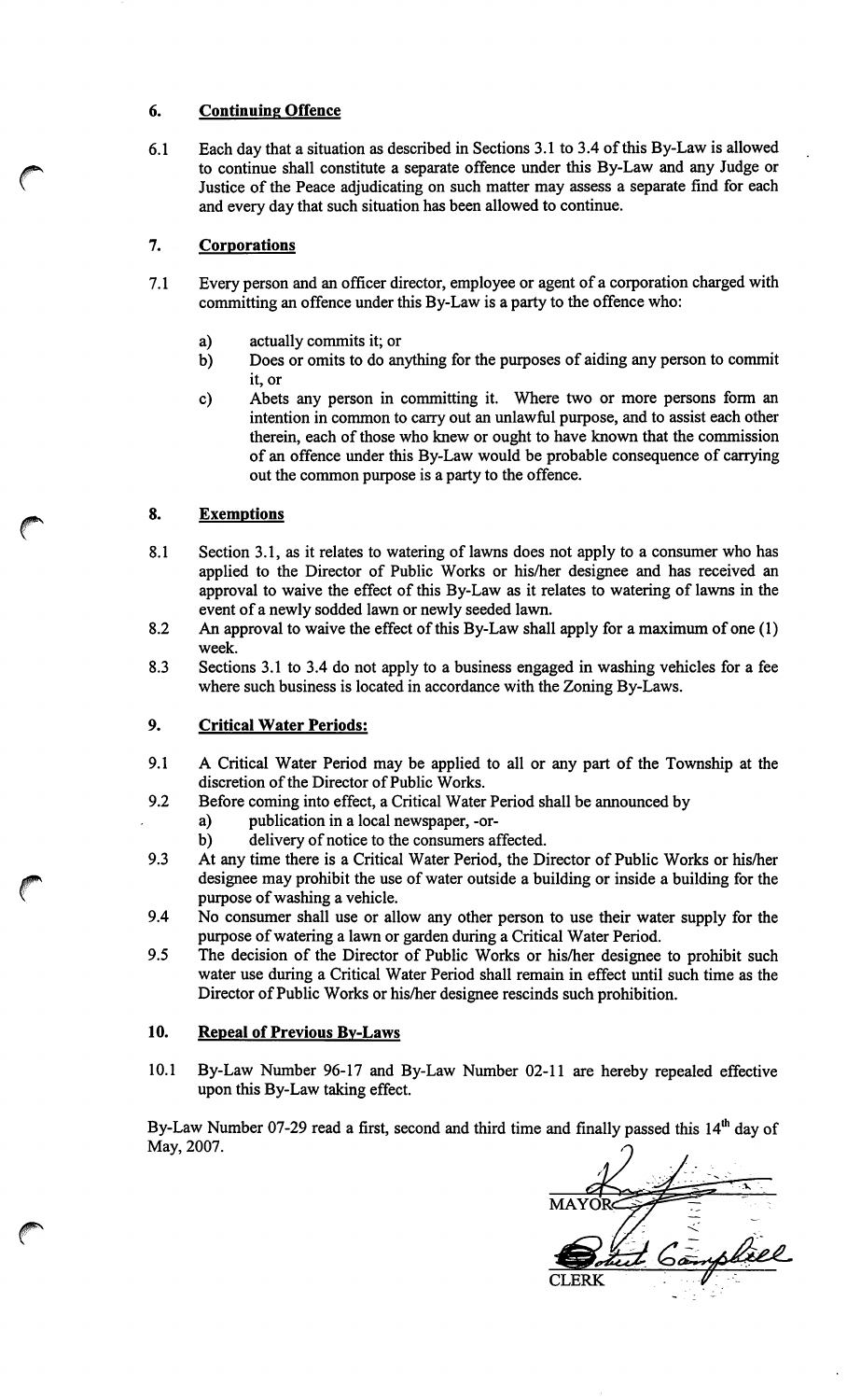THE HONOURABLE JUSTICE JOHN ANDREW PAYNE REGIONAL SENIOR JUSTICE OF THE ONTARIO COURT OF JUSTICE CENTRAL EAST REGION



L'HONORABLE JUGE JOHN ANDREW PAYNE JUGE PRINCIPAL REGIONAL DE LA COUR DE L'ONTARIO REGION DUCENTRE-EST

50 Eagle street, west newmarket, ontario l3y 6b1 Telephone/Telephone (905) 853-4890 FAX/TELECOPIER (905) 853-4891

July 12<sup>th</sup>, 2007

Mr. Philip Snape By-Law Enforcement Officer 217 Gideon Street P.O. Box 200 Stayner, Ontario L0M 1S0

Dear Mr. Snape,

# *Re: Set Fines - Part <sup>I</sup> The Corporation of the Township of Clearview*

Enclosed herewith is a copy of an Order and a copy of a schedule of set fines for the  $By$ -law  $-07$ -29.

The setting of the fines does not constitute my approval of the short form of the wording used to describe the offences.

I have forwarded a copy of the Order and the schedule of the set fines to the POA Court in Barrie, together with a certified copy of the By-law.

Yours truly

*^1* Justice J. Payne Regional Senior Justice Central East Region

/bmw **Enclosures**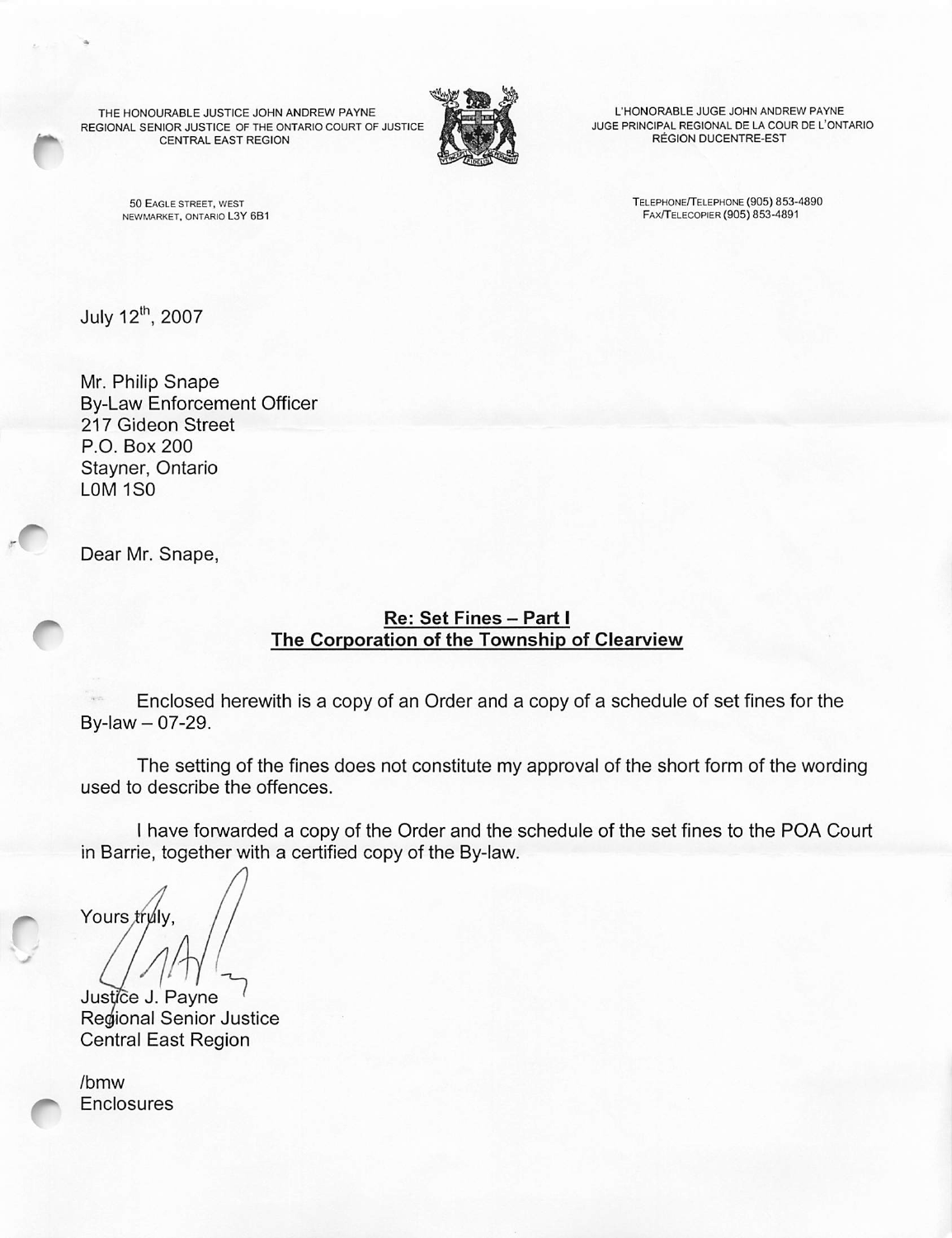## *PROVINCIAL OFFENCES ACT*

#### *PARTI*

*IT IS ORDERED pursuant to the provisions of the Provincial Offences Act and the rules for the Ontario Court of Justice that the amount set opposite each of the offences in the attached schedule of offences under the Provincial Statutes and Regulations thereunder and Municipal By-law No. 07-29, for the Corporation of f^ the Township of Clearview, attached hereto is the set fine, for those offences. This Order is to take effect July 12th, 2007.*

*v DATED at Newmarket this 12th day of July, 2007.*

P

*John A. Payne Regional Senior Justice Central East Region*